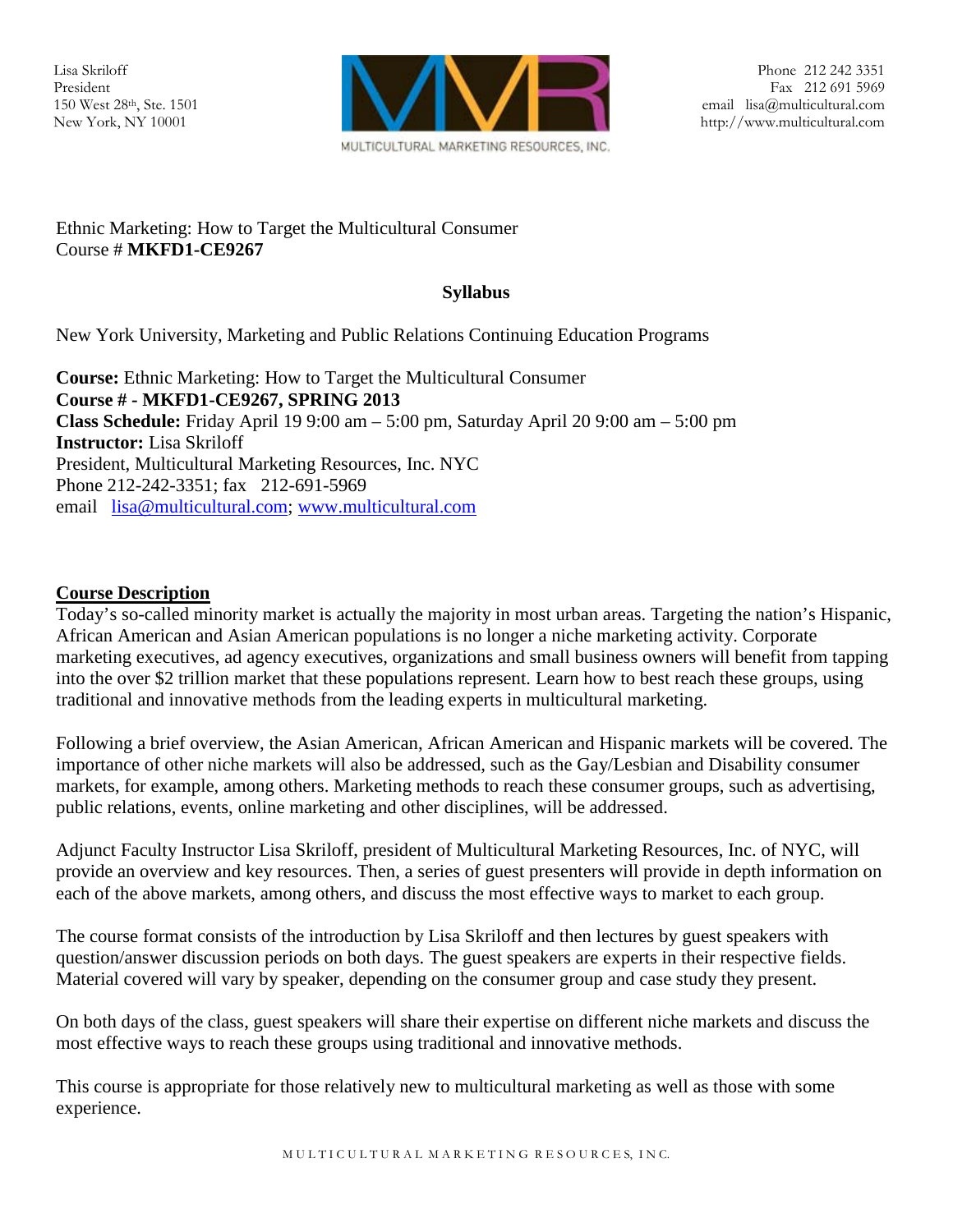This course is an elective course. To obtain advisement on the Certificate in the Center for Marketing, please call (212) 992-3212 to set up an appointment with an advisor.

**Course Objectives:** As a result of having taken this course, students will be able to answer the following questions. (Answering these questions, in essay format is the first assignment.)

- 1. What is multicultural marketing?
- 2. Why should advertisers/marketers target ethnic groups?
- 3. What are some of the effective ways (communications disciplines) to reach ethnic markets?
- 4. Who are some of the advertisers/marketers, nationwide or locally, who are targeting ethnic markets and how are they marketing to them?
- 5. How is multicultural marketing or diversity applicable to you, professionally or personally?

# **Course Requirements**

The students are expected to attend both days of class and complete two assignments, which they must do outside of class, based on information presented during the lectures and via independent investigation.

Students are expected to write an essay for assignment 1, then for assignment 2 conduct independent research to prepare a case study to submit to the instructor, a Power Point presentation on a topic within the realm of multicultural marketing.

## **Text**

No textbooks are required. However, Multicultural Marketing Resources, Inc. does publish an annual guide, The Source Book of Multicultural Experts, which will be distributed in class.

The Source Book of Multicultural Experts is an annual directory of companies who are marketing experts in targeting the African American, Hispanic, Asian American and other cultural and lifestyle communities.

Students are also encouraged to use the Internet to conduct research for the two assignments. Students can also visit the website [www.multicultural.com](http://www.multicultural.com/) to learn more.

**Grading Criteria**- The grade is based both on attendance (both days), and two assignments, completion of an essay showing your understanding of the material covered and completion and submission of the presentation.

**Course Policies**: The student is expected to arrive on time and complete both full days of the course and both assignments in order to receive a grade.

# **Session Details:**

Session Dates: April 19-20, 2013

Each day will include several guest speaker presentations along with Q&A

The first assignment (essay) is due one week after class has ended **(due on Monday, April 29th )** The second assignment (Power Point Presentation) is due two weeks after class **(due on Monday, May 6th)** 

# **BIO**

Lisa Skriloff is the founder and president of Multicultural Marketing Resources, Inc. (MMR), established in 1994, a public relations and marketing firm representing the leading experts in marketing to Hispanics, Asian Americans, African Americans and other ethnic and lifestyle groups. Her company publishes Multicultural